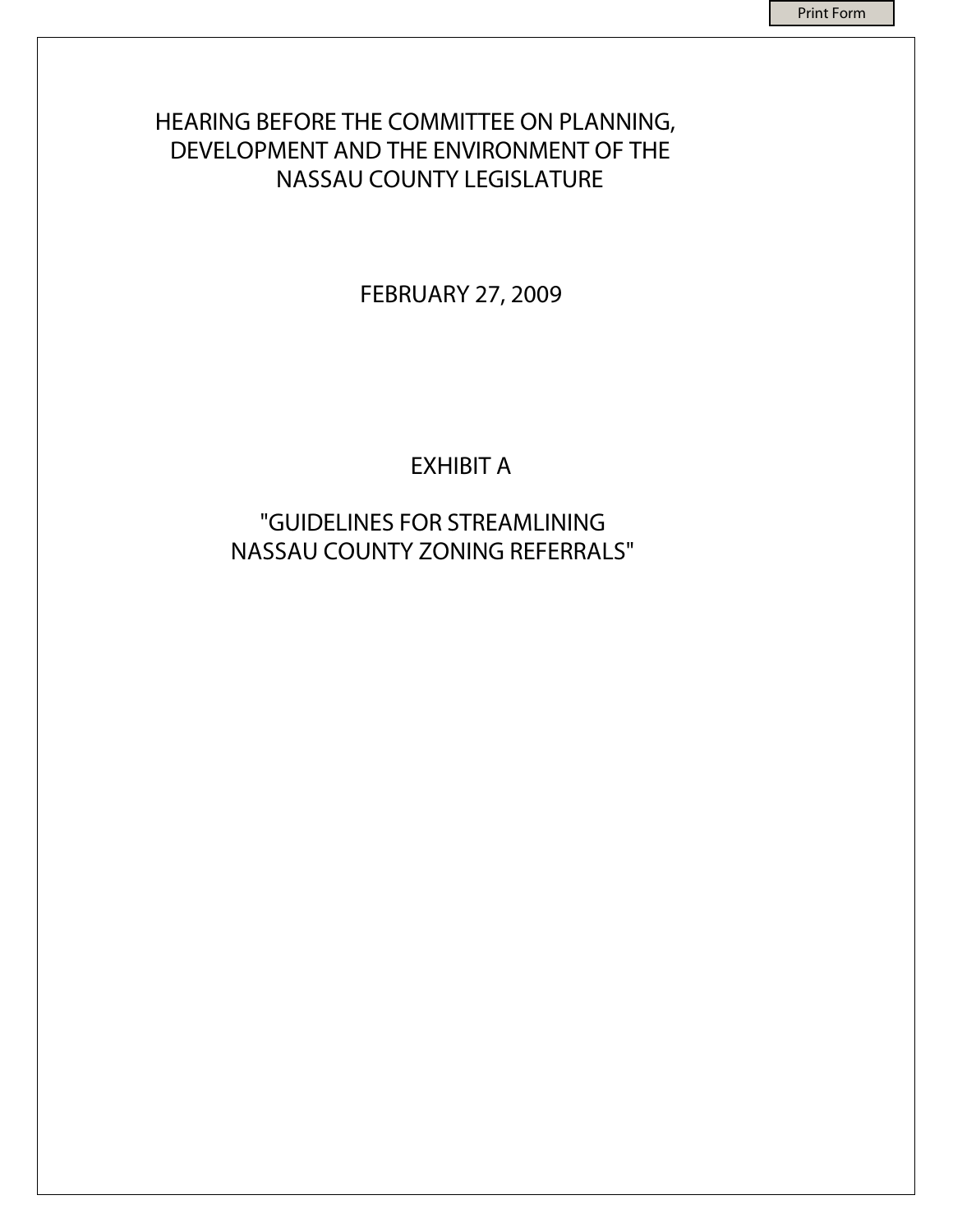### NASSAU COUNTY PLANNING COMMISSION

#### **Guidelines for Streamlining Nassau County Zoning Referrals**

The purpose of these guidelines is to provide municipalities with clear direction as to what should be referred to the Nassau County Planning Commission under General Municipal Law Section 239-m, and what need not be so referred.

Any municipalities in Nassau County seeking to take advantage of this streamlined process must first sign a letter agreement (Attachment A) agreeing to this process.

#### I. Governing Law

New York State General Municipal Law Section 239-m requires that municipalities within the County must refer the following actions to the Nassau County Planning Commission:

(i) the adoption or amendment of a comprehensive plan pursuant to section 272-

A of the town law, section 7-722 of the village law or section 28-a of the general city law;

(ii) the adoption or amendment of a zoning ordinance or local law;

(iii) the issuance of special use permits;

(iv) the approval of site plans;

(v) the granting of use or area variances;

(vi) the other authorizations which a referring body may issue under the provisions of any zoning ordinance or local law.

All of the above actions must be referred if they apply to real property within five hundred feet of the following:

(i) the boundary of any city, village or town; or

(ii) the boundary of any existing or proposed county or state park or any other recreation area; or

(iii) the right-of-way of any existing or proposed county or state parkway, thruway, expressway, road or highway; or

(iv) the existing or proposed right-of-way of any stream or drainage channel owned by the county or for which the county has established channel lines; or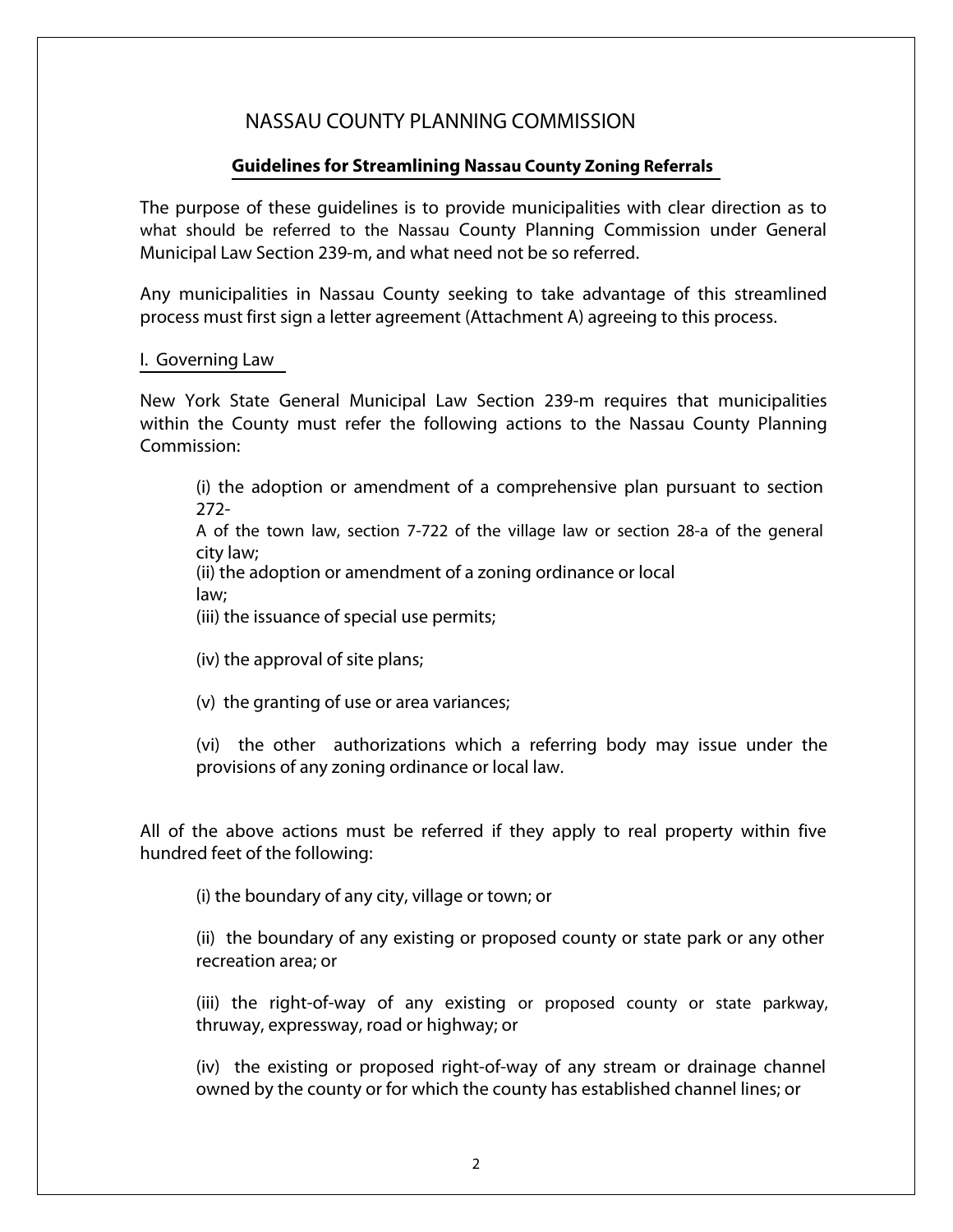(v) the existing or proposed boundary of any county or state owned land on which a public building or institution is situated; or

(vi) the boundary of a farm operation located in an agricultural district, as defined by article twenty-five-AA of the agriculture and markets law, except this subparagraph shall not apply to the granting of area variances.

#### II. Exceptions to the Referral Requirements

County planning agencies may enter into agreements with local municipalities to exempt

certain actions from the referral process if such actions are of a local, rather than an inter-

community or county-wide concern. Pursuant to this statutory framework, the Nassau County Planning Commis<u>si**oedhari**ydætemotimed t</u>hat moarenhed palling agrees smowriting, theess otherwise specified:

following actions by that municipality are of a local, rather than an inter-community or <u>Aာပ်များ ဖွံ့ကြော ထုတ်ကြသော</u> Cocal Laws that need only be noticed:

1. Enactments or amendments to laws or ordinances that may be part of a zoning code change, but do not relate to zoning, land use or general planning matters.

2. Enactments or amendments to local laws or ordinances which are part of a zoning code change, relating to fee structures or municipal enforcement issues.

B. Certain Proposed Site Plan Reviews and Zoning Actions that need only be noticed :

1. Minor additions or renovations to non-residential properties less than 1,500 square feet of floor area with no change in use or occupancy;

2. Site plans for individual residential lots;

3. Exterior improvements that do not impact dimensional requirements or the structure's footprint for both residential and non-residential properties;

4. Fence variances (except adjacent to county or state rights-of-way, open space, parklands, wetlands or waterways);

5. Sign variances;

6. Telecommunication antennas (being considered for conditional use only) mounted on structures such as buildings or water towers, but not the installation of telecommunication towers and monopoles;

7. Single and separate residential lots that require area variances;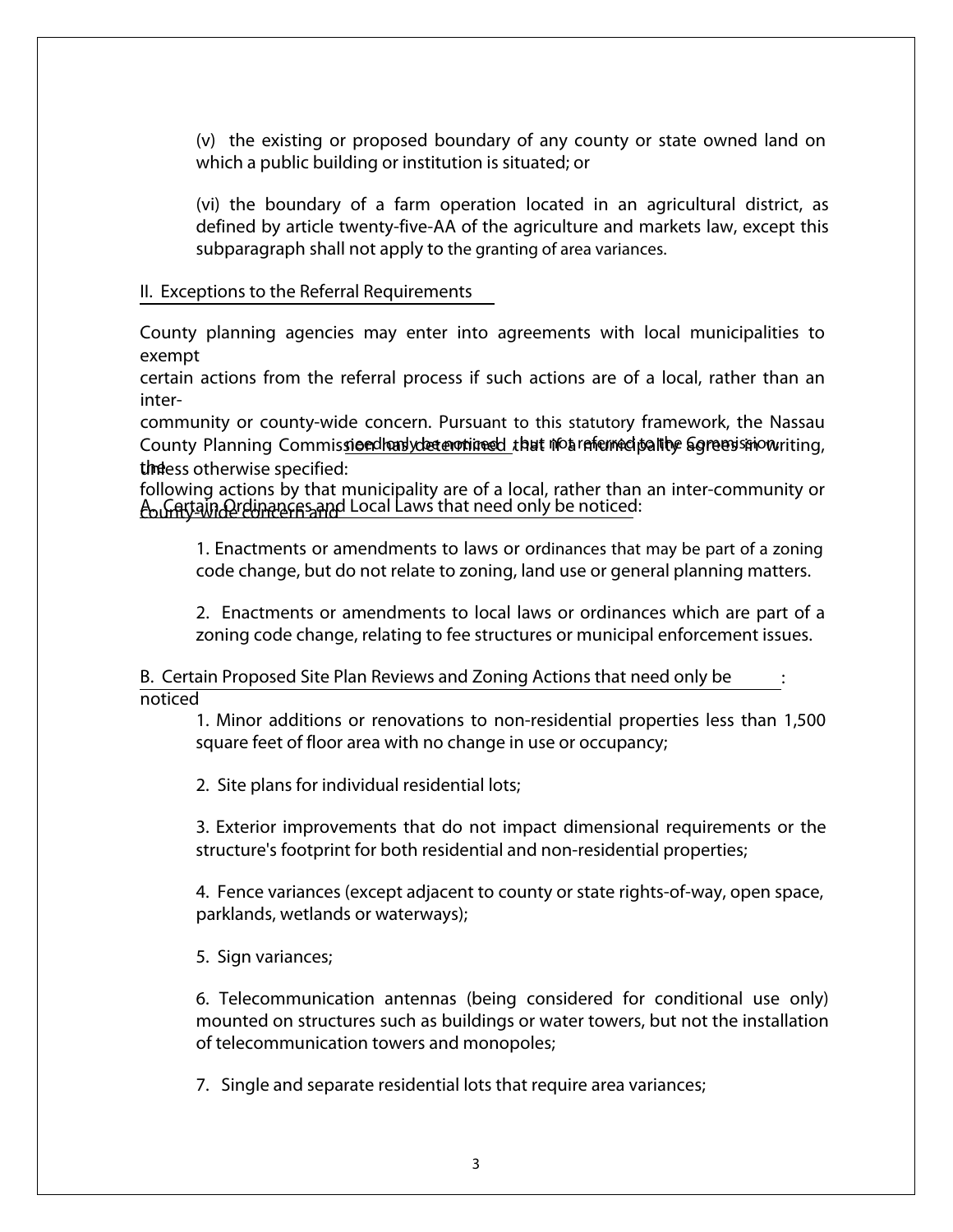8. Encroachments on residentially-developed properties that require area variances, including but not limited to expanded building footprints, decks, pools and accessory structures; and

9. Parent/child permit requests/renewals.

#### III. Specific Mandatory Referrals

Notwithstanding the above exceptions, the following actions must continue to be referred

to the Nassau County Planning Commission:

A. Actions described in NYS General Municipal Law 239-m that have been given a Positive Declaration pursuant to SEQRA.

B. Actions described in NYS General Municipal Law 239-m in which Nassau County is the lead agency under SEQRA.

C. Actions described in NYS General Municipal Law 239-m in which a state, county or another local municipality objects in writing to such proposed action.

### IV. Notice Required for All Actions Excepted:

All municipal actions exempted from referral requirements as stated above must be noticed to the Nassau County Planning Commission, including the information noted in Attachment B. If within seven (7) days after receiving such notice, the Commission notifies the municipality in writing that such action does have inter-community or county-wide concerns, then such actions must be referred pursuant to General Municipal

Law 239-m. The thirty (30) day time period for County review will begin when a complete statement is received by the County. If the Commission does not notify the municipality within the seven (7) day time period noted above, then the municipality may

#### proceed with its noticed action. V. Modifications or Waivers:

The above guidelines may only be modified or waived in writing by the Nassau County Planning Commission, upon thirty (30) days notice to all municipalities which have signed letter agreements pursuant to these guidelines.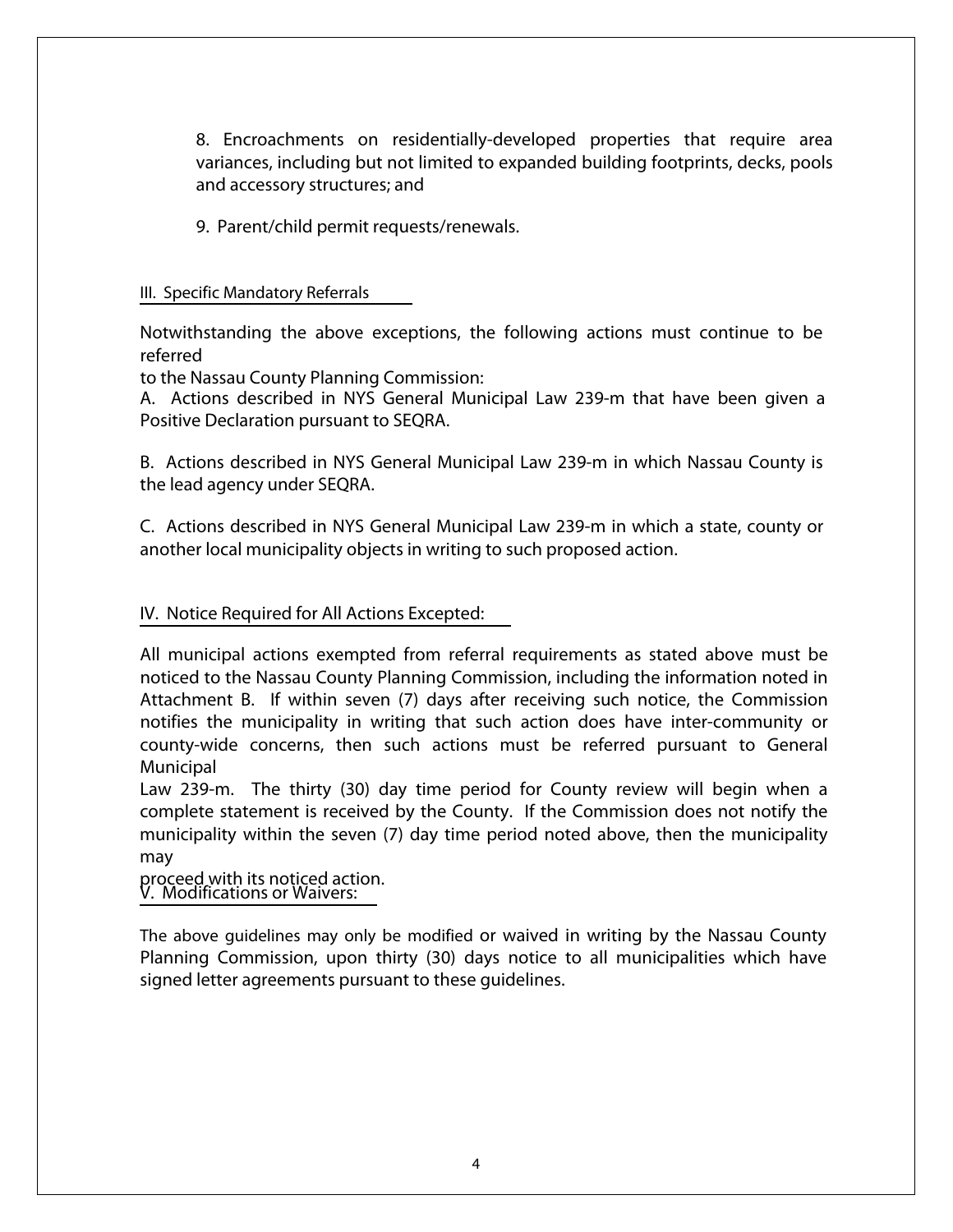# Attachment A

[Form Letter Agreement with Municipalities]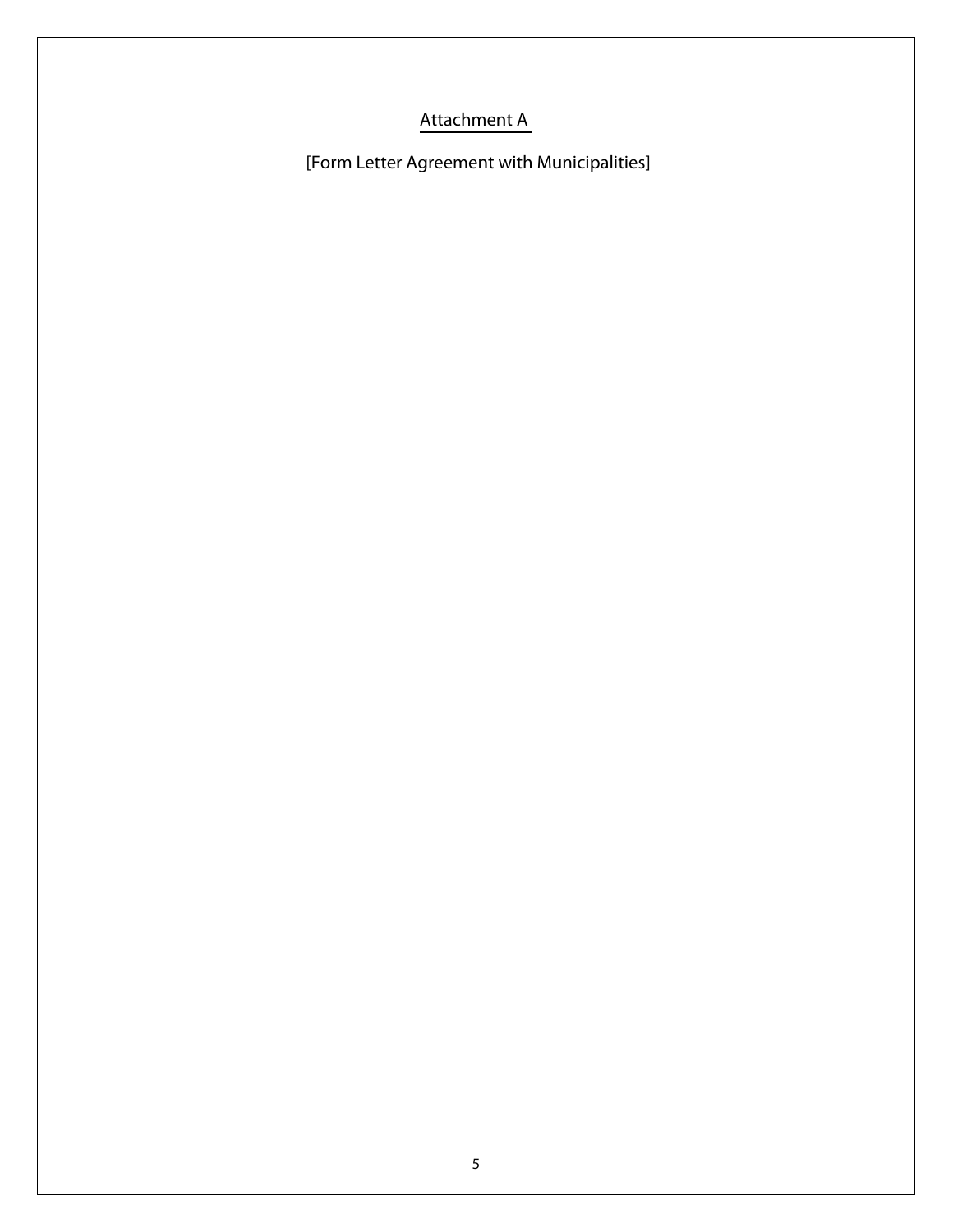#### Attachment B

Notification need not be in a particular form, but must consist of an e-mail to mkatz@nassaucountyny.gov describing the type of action, title of action, location of affected property and a statement that the action falls within a County Planning Commission category that requires Notification Only. Faxes, to 516-571-9655, or written communications to the Executive Commissioner at the address noted on the letterhead above may be substituted for an e-mail.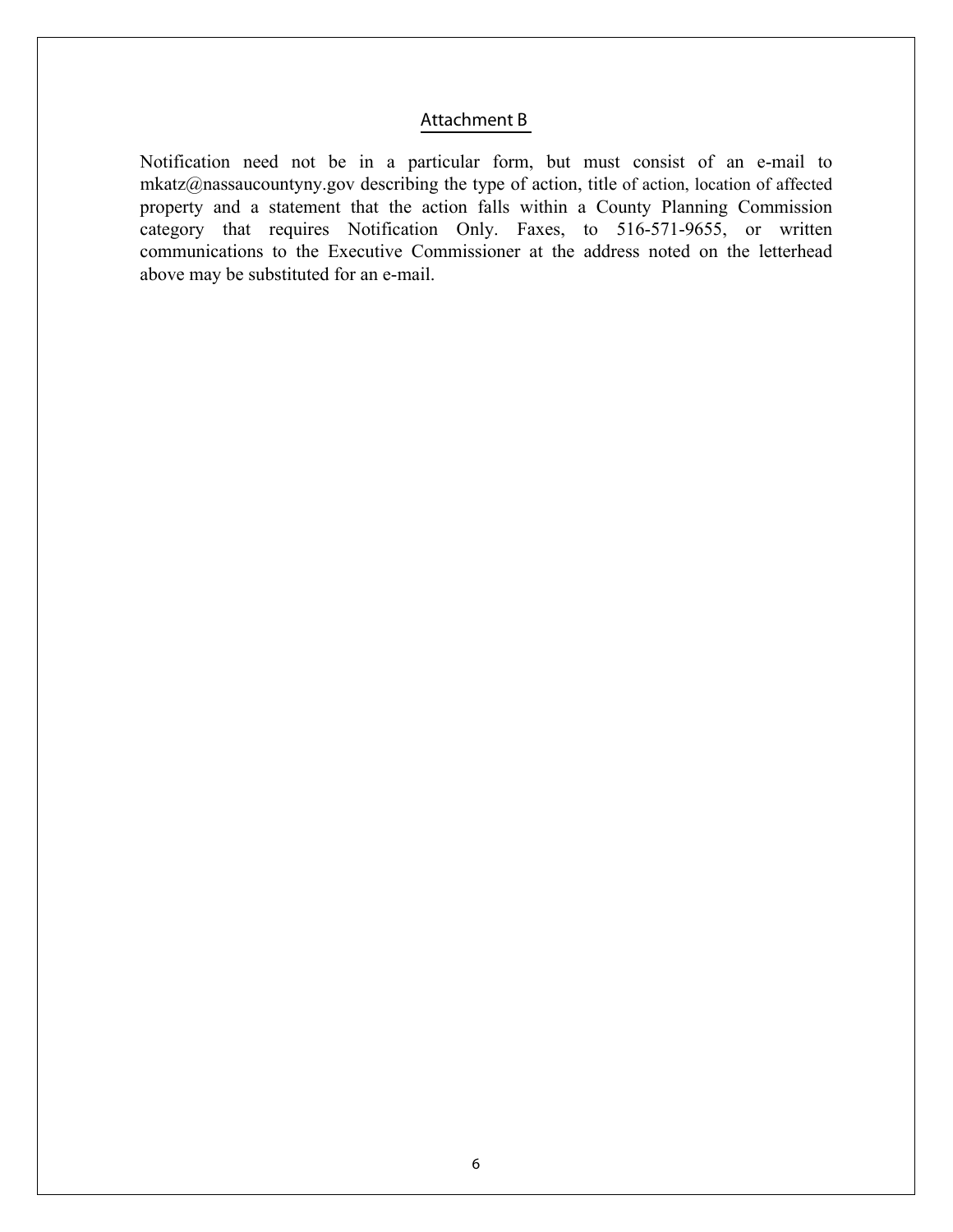## Nassau County Planning Commission

## **Attachment A Letter:**

Re: Agreement to Streamline Certain Zoning Referrals to Nassau County

Dear Satish Sood, Deputy Commissioner :

This letter memorializes the following understandings between Nassau County (hereinafter, the "County") and  $\qquad \qquad$  (hereinafter, the "Municipality") with the intent of streamlining the referral process mandated by New York State General Municipal Law Section 239-m.

1. Term. This Agreement shall commence on the date on which this Agreement is last executed by the Parties (the "Commencement Date") and shall terminate (i) five (5) years from the Commencement Date or (ii) in accordance with the provisions of this Agreement and all applicable riders, addenda or exhibits hereto. The term of this Agreement shall be extended automatically for successive five (5) year terms, unless either Party sends written notice of termination to the other at least thirty (30) days before

the end of any term. This Agreement shall terminate upon thirty (30) days written notice by either party to the other.<br>2. Scope of Agreement.

2. Scope of Agreement. The parties agree that they will abide by the Guidelines for Streamlining Nassau County Referrals, (hereinafter, the "Guidelines"), annexed hereto as Exhibit A.

3. Notices. Any notice, request, demand or other communication required to be given or made in connection with this Agreement shall be (a) in writing, (b) delivered or sent (i) by hand delivery, evidenced by a signed, dated receipt, (ii) postage prepaid via certified mail, return receipt requested, or (iii) overnight delivery via a nationally recognized courier service, (c) deemed given or made on the date the delivery receipt was

signed, three (3) business days after it is mailed or one (1) business day after it is released to a courier service, as applicable, and (d) if to a party or the parties, to the attention of the persons who executed this Agreement on behalf of the respective parties at the addresses first above written, or in each case to such other persons or addresses as shall be designated by written notice.

Notwithstanding the foregoing paragraph, the notice required to be given by Village **the** suant to the Guidelines shall be given either by e-mail to: